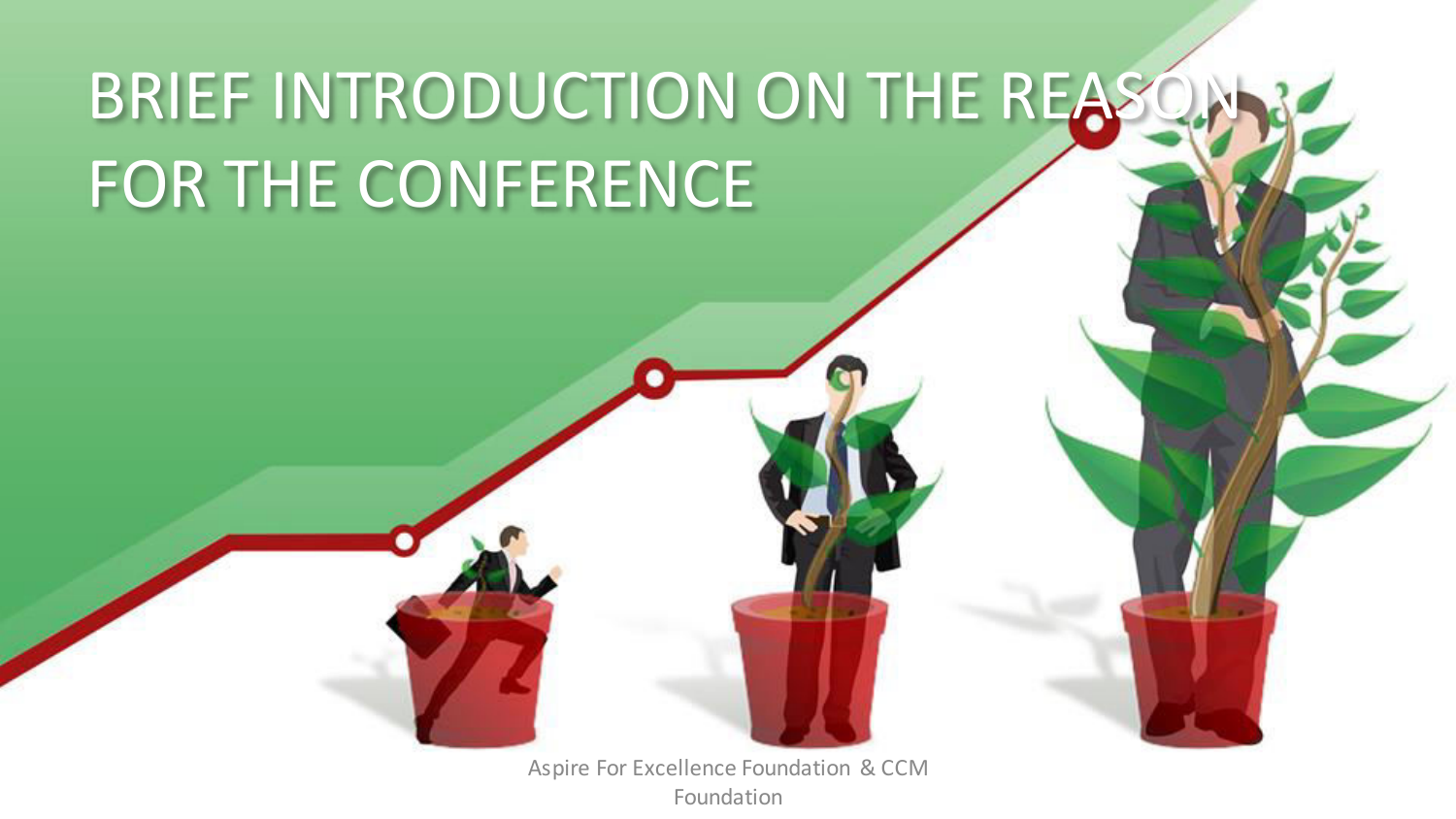#### WELCOME



# CONGRATULATIONS

#### OUR SUCCESS AS AN ORGANIZATION IS DEPENDENT ON YOUR SUCCESS IN BUSINESS

Aspire For Excellence Foundation & CCM Foundation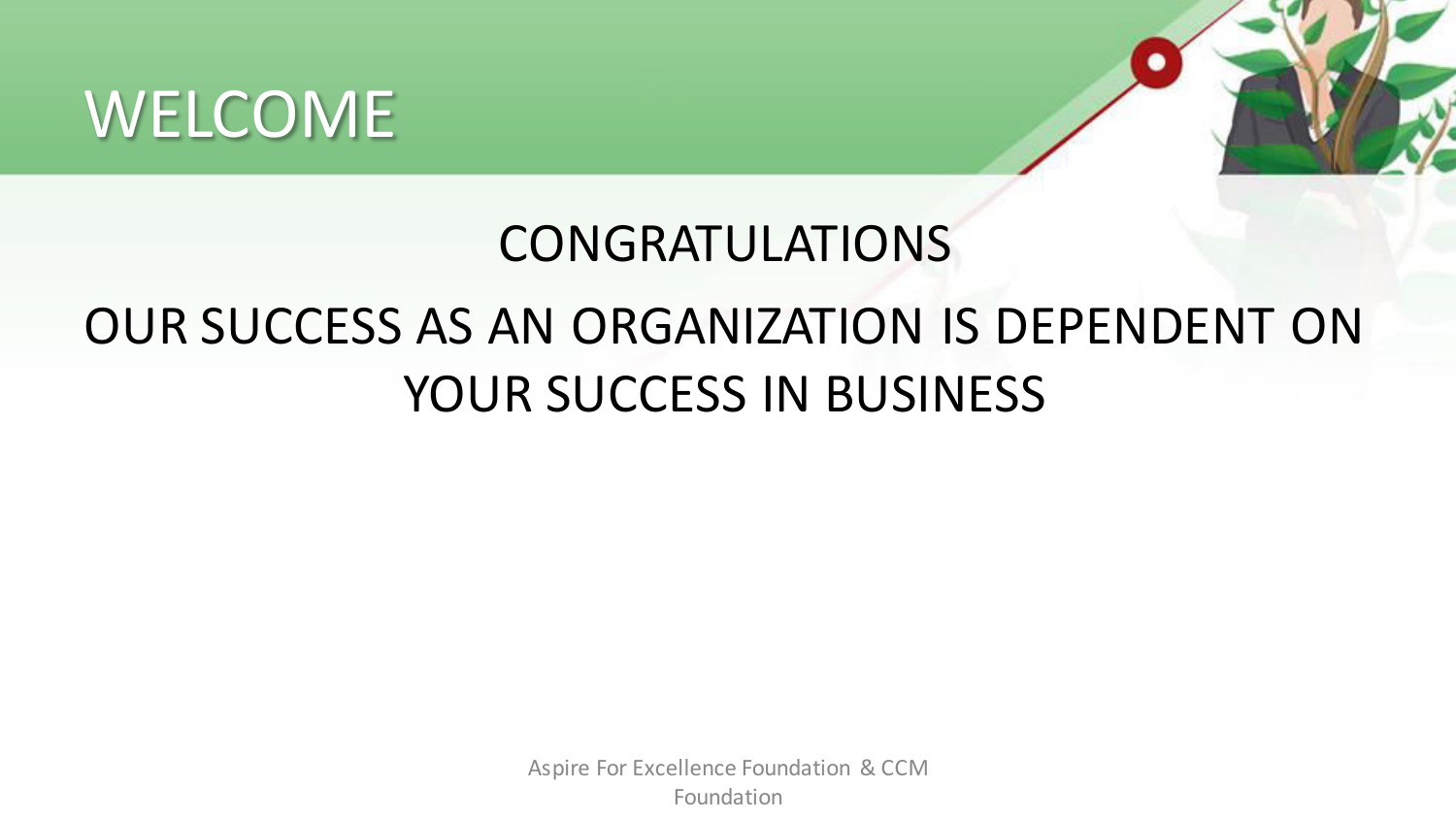## KEY LEARNING OBJECTIVES

Through this session, participants should

- Gain an in-depth understanding of the Aspire For Excellence Foundation and the schedule for the weeks to come
- Develop a clear roadmap for the business plan creation process
- Develop interpersonal relationships with Aspire For Excellence Foundation staff and other participants
- Determine level of entrepreneurial commitment and personal vision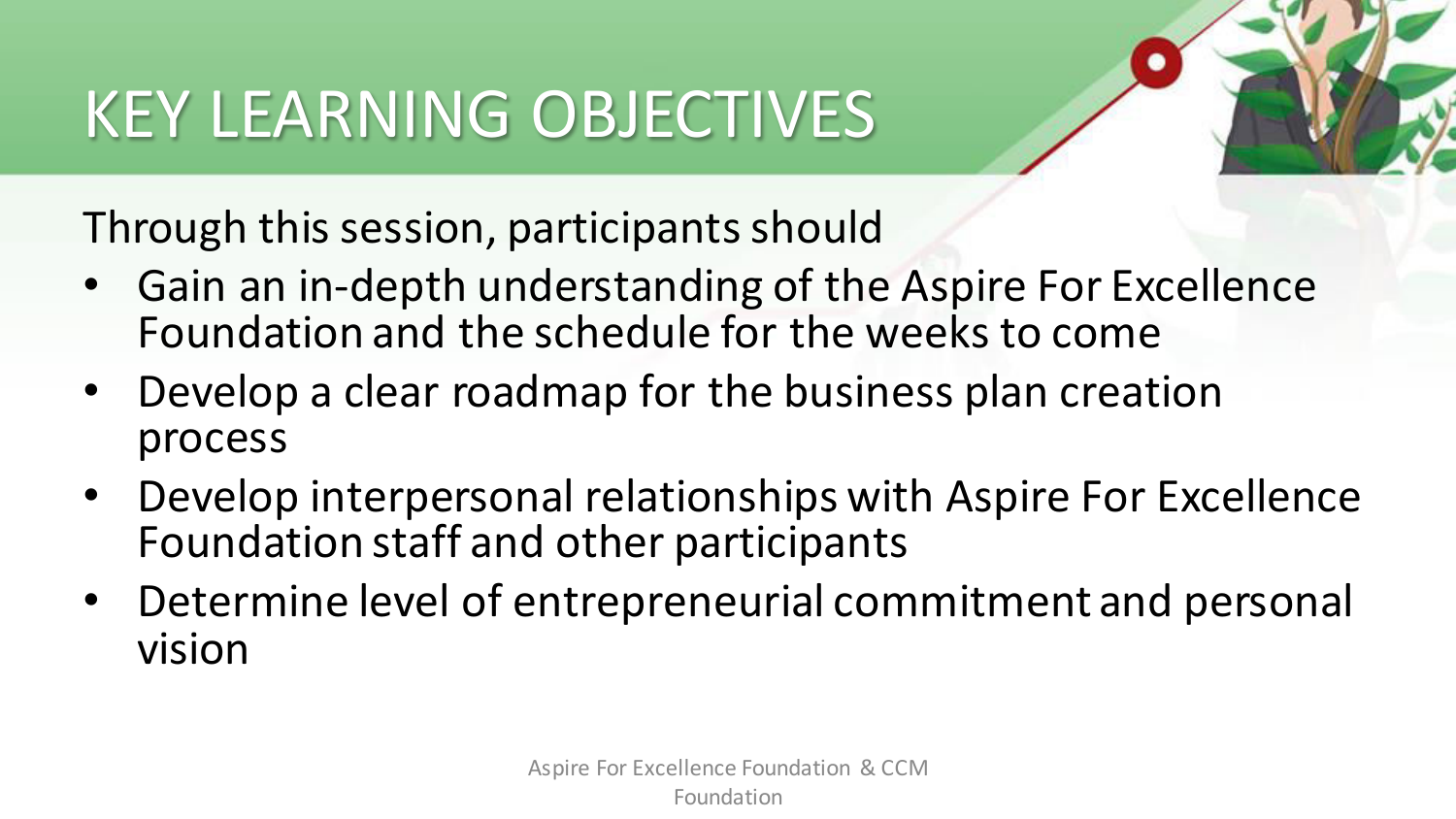#### AGENDA

- 
- Introduction to Aspire For Excellence Foundation YES-BIZ Conference for aspiring entrepreneurs
- Overview of the business planning process
- Culture & norms of the Aspire For Excellence Foundation programme
- Discussion about personal development issues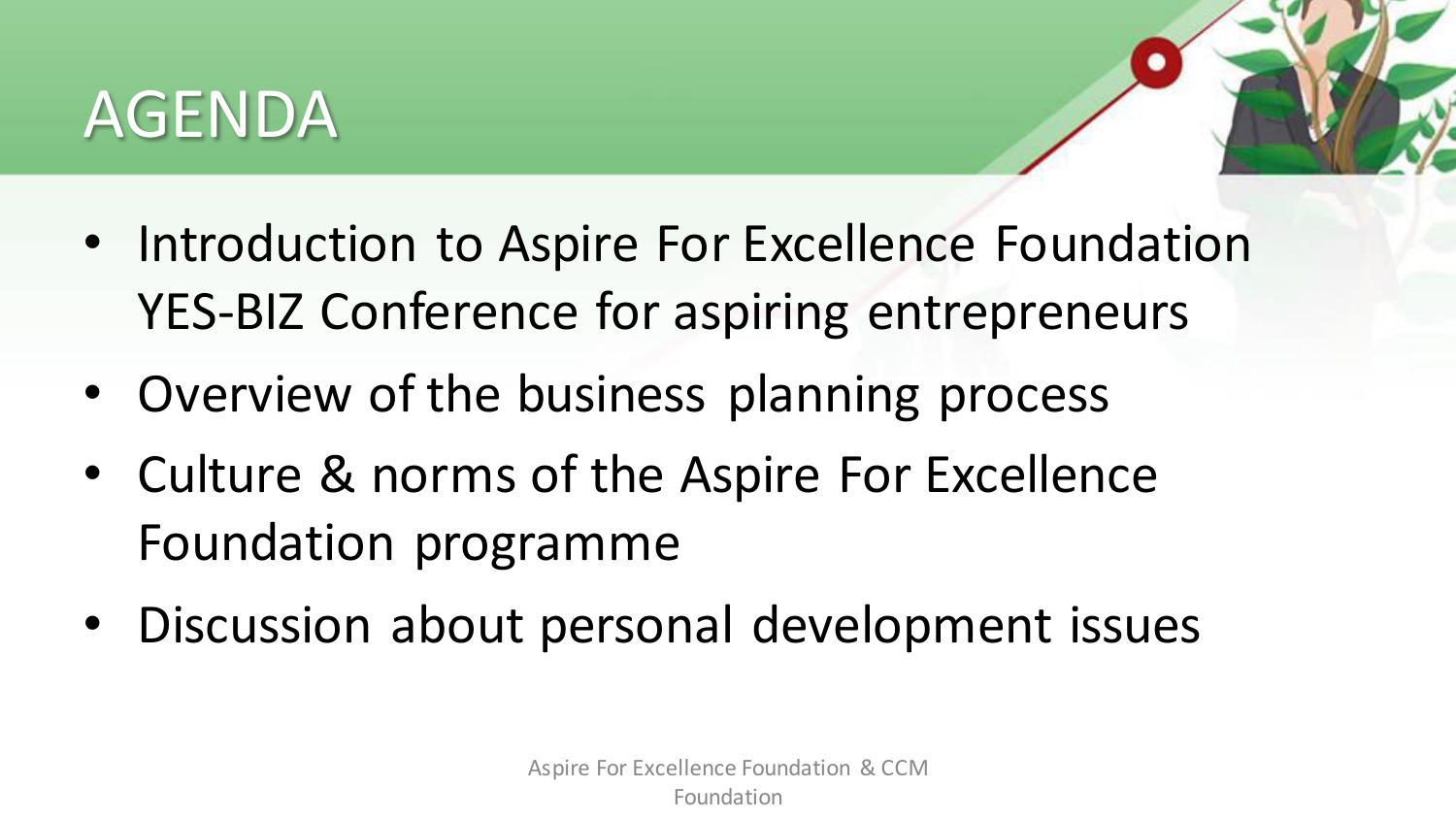



#### A NEW GENERATION OF YOUTHS LIVING OUT THEIR DREAMS

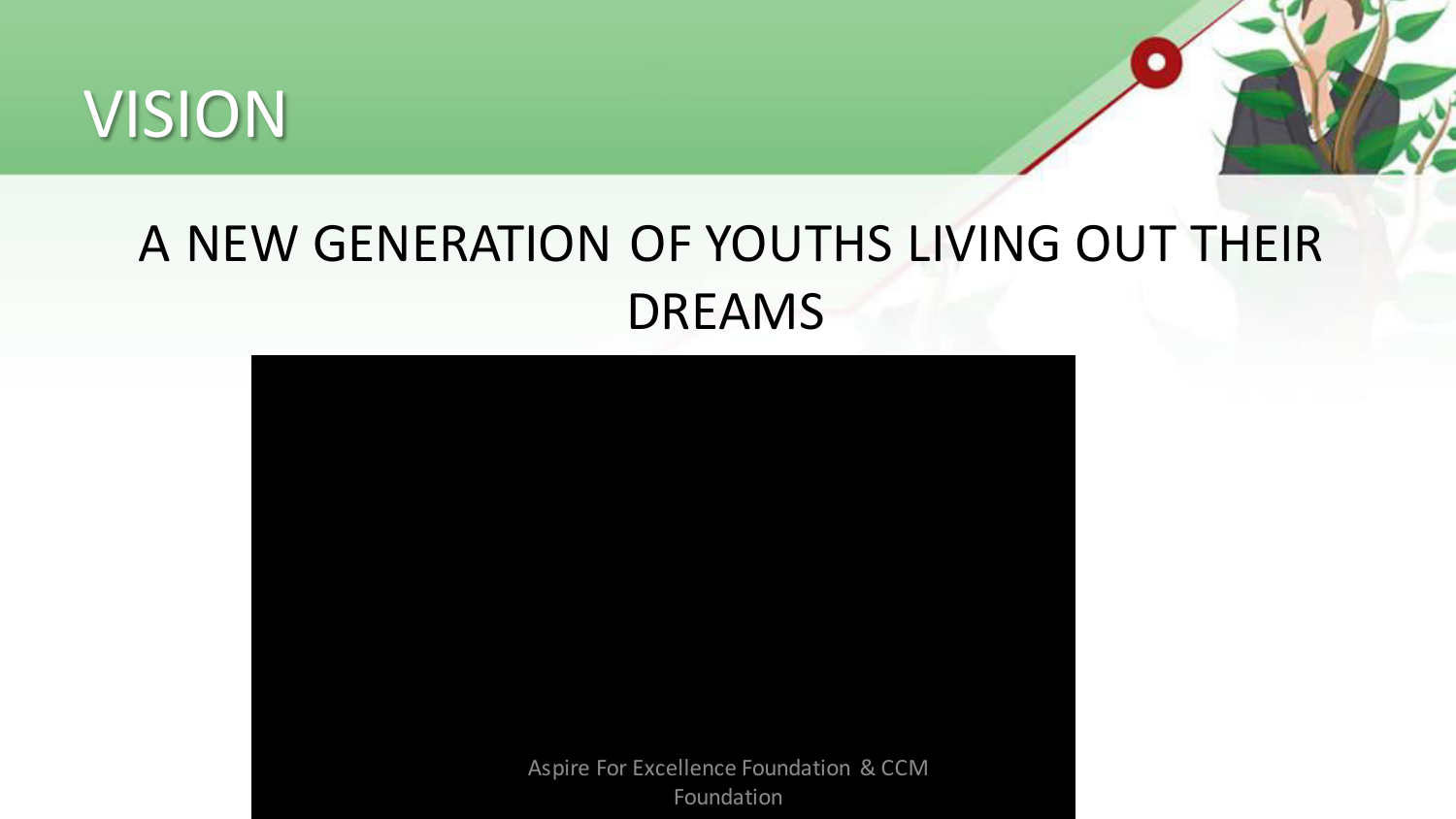#### **MISSION**



#### TO INSPIRE THE YOUTHS IN ORDER TO BRING OUT THE EXCELLENCE IN THEM

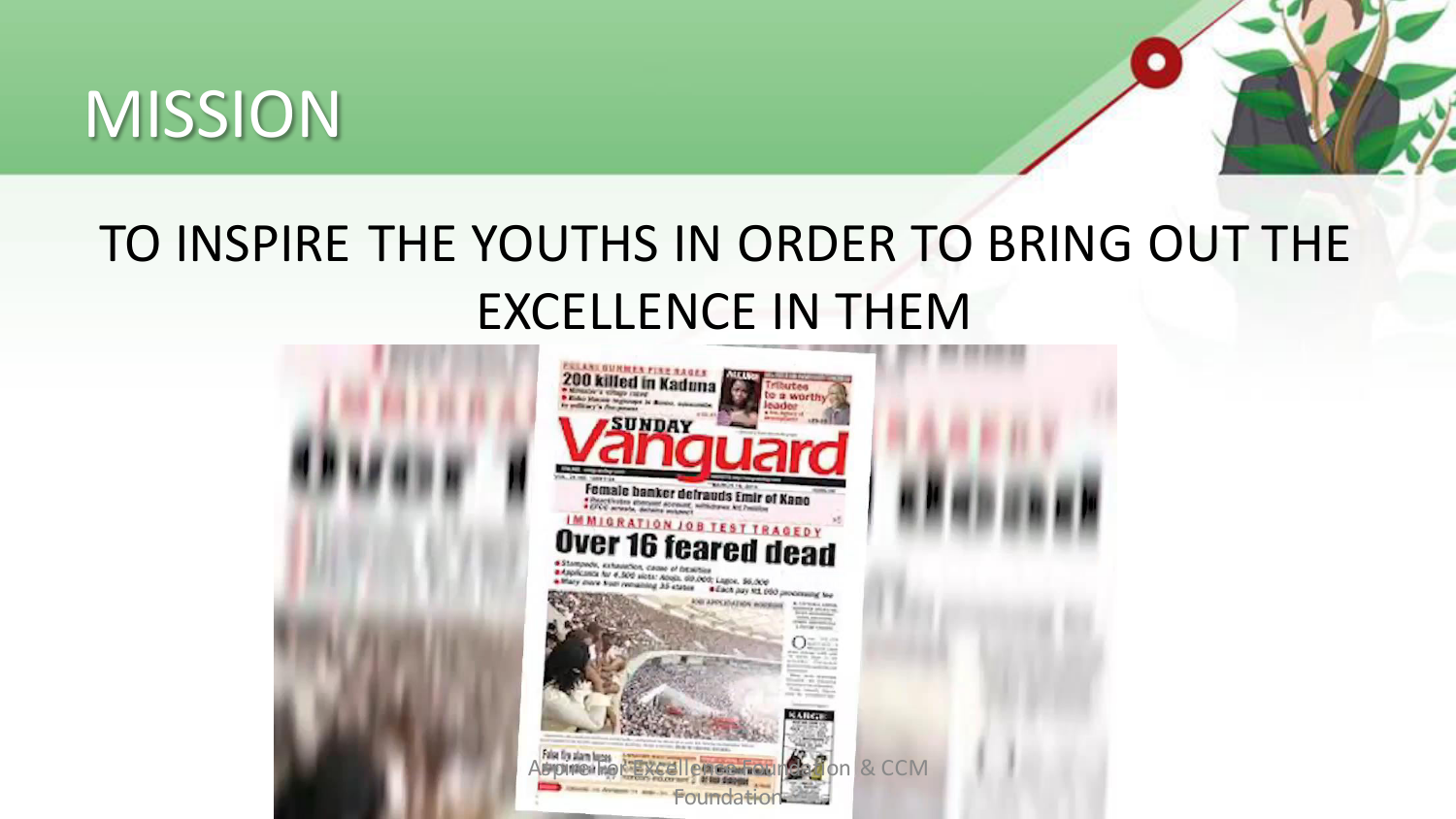### CORE SERVICES

Aspire For Excellence Foundation is committed to accomplishing its mission by providing 6 core services

- **Education/Training:** Helping young people be the best they can be in their academic pursuits and guiding them through the process at every stage of their journey
- **Academic Support:** We all need help in one way or the other while still in school. We walk with young people through this phase of the life so as to help them achieve their dreams
- **Entrepreneurship:** We glow up when we hear of innovation or strides towards creating value. We guide young people in their entrepreneurship journey; providing them the necessary information and tools they need for success.
- **Career:** We all aspire to be the very best in our field of endeavor and so we help young people to be the best they can be as well as grow in their workplace and beyond.
- **Coaching/Counselling:** Guidance is profitable for focus and sense of direction. Therefore, we coach and counsel young people towards taking the right path at every crossroad of their life.
- **Mentorship/Networking:** We mentor and network young people leveraging on the diverse skills and network of our team and partners spanning across several years of experience and many fields of human endeavor.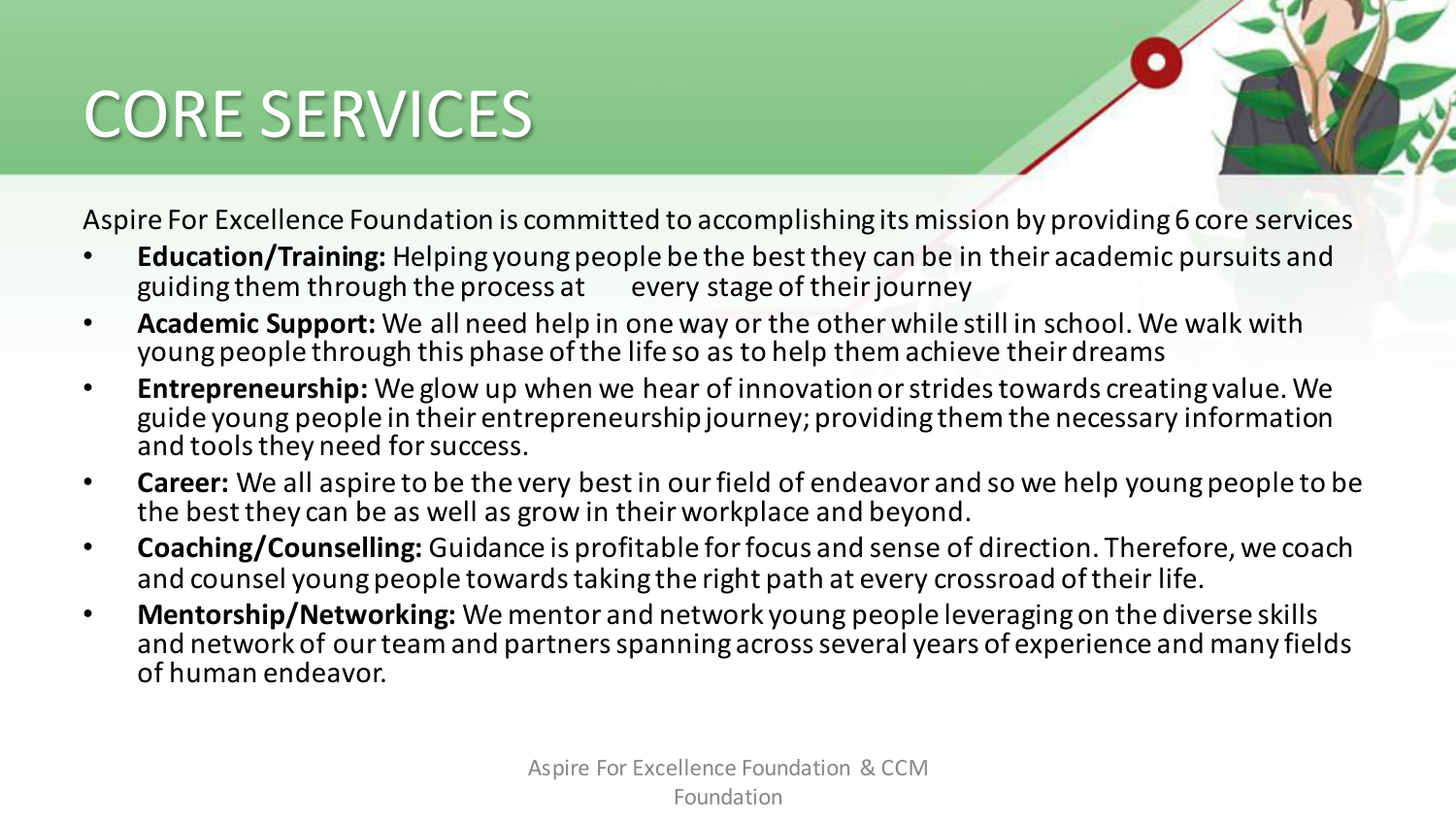### OVERVIEW OF THE ASPIRE FOR EXCELLENCE **FOUNDATION**

- We aim to create value in youths using what we know
- We are building an ecosystem that would enable the discovering and development of talents of Nigerian youths.
- We want to bring about a mental shift bearing in mind that our education is not meant to prepare us for jobs but to help us develop our untapped potentials.
- We aim to provide a support structure for youths to thrive
- We intend sensitizing young people on the need for a residual skill with which they can use to create value as well as guide and train them in the process of acquiring these skills.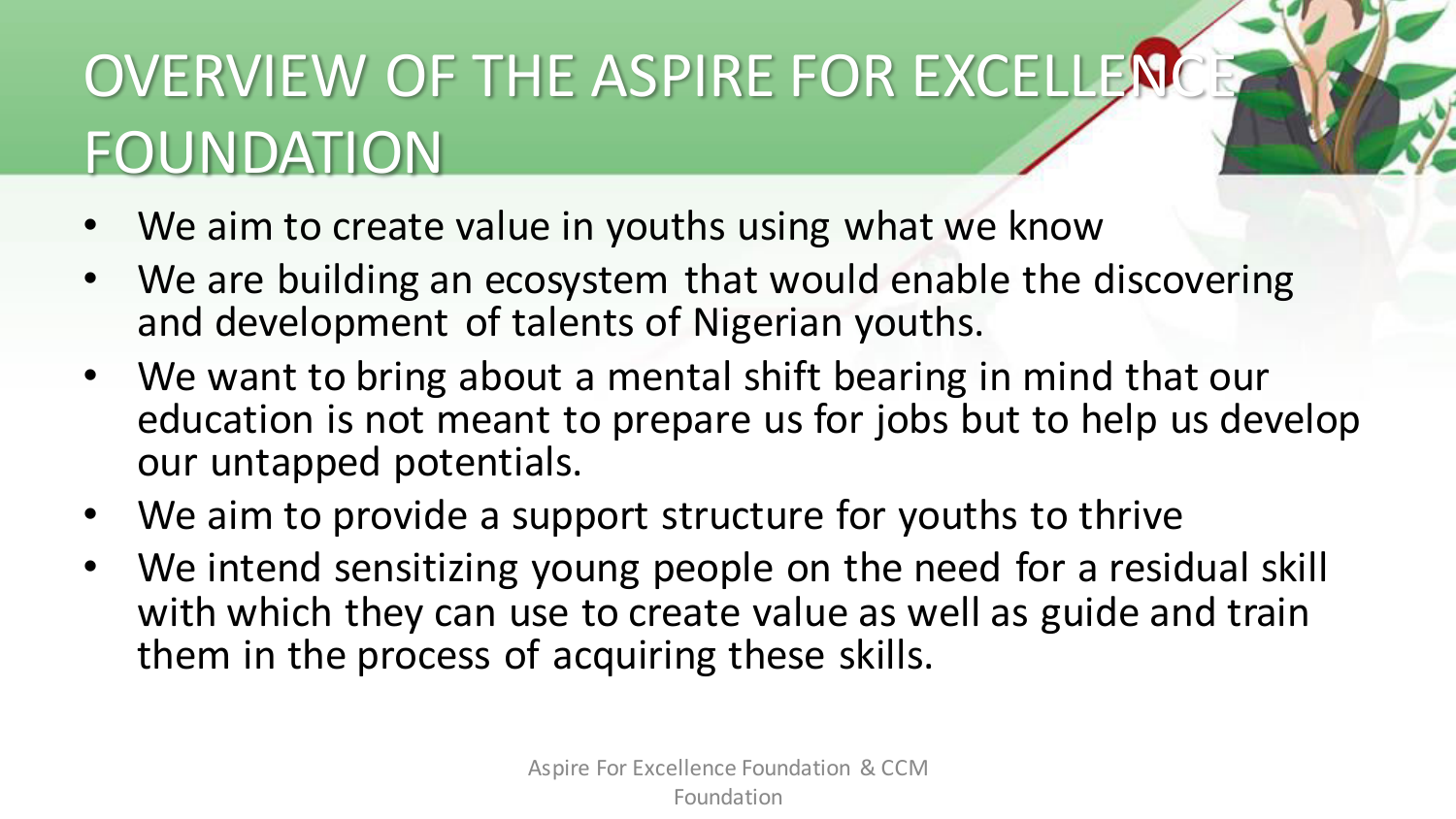## ASPIRE FOR EXCELLENCE FOUNDATION

- We intend redefining the work ethic of Nigerian youths leveraging a value-provision approach and discipline to follow through with the process.
- We intend being role models as well as grow role models that would inspire the next generation of young people to be positive change makers and innovators in society
- We as well plan to redefine our metrics for success and the pace at which we as a people seek for success.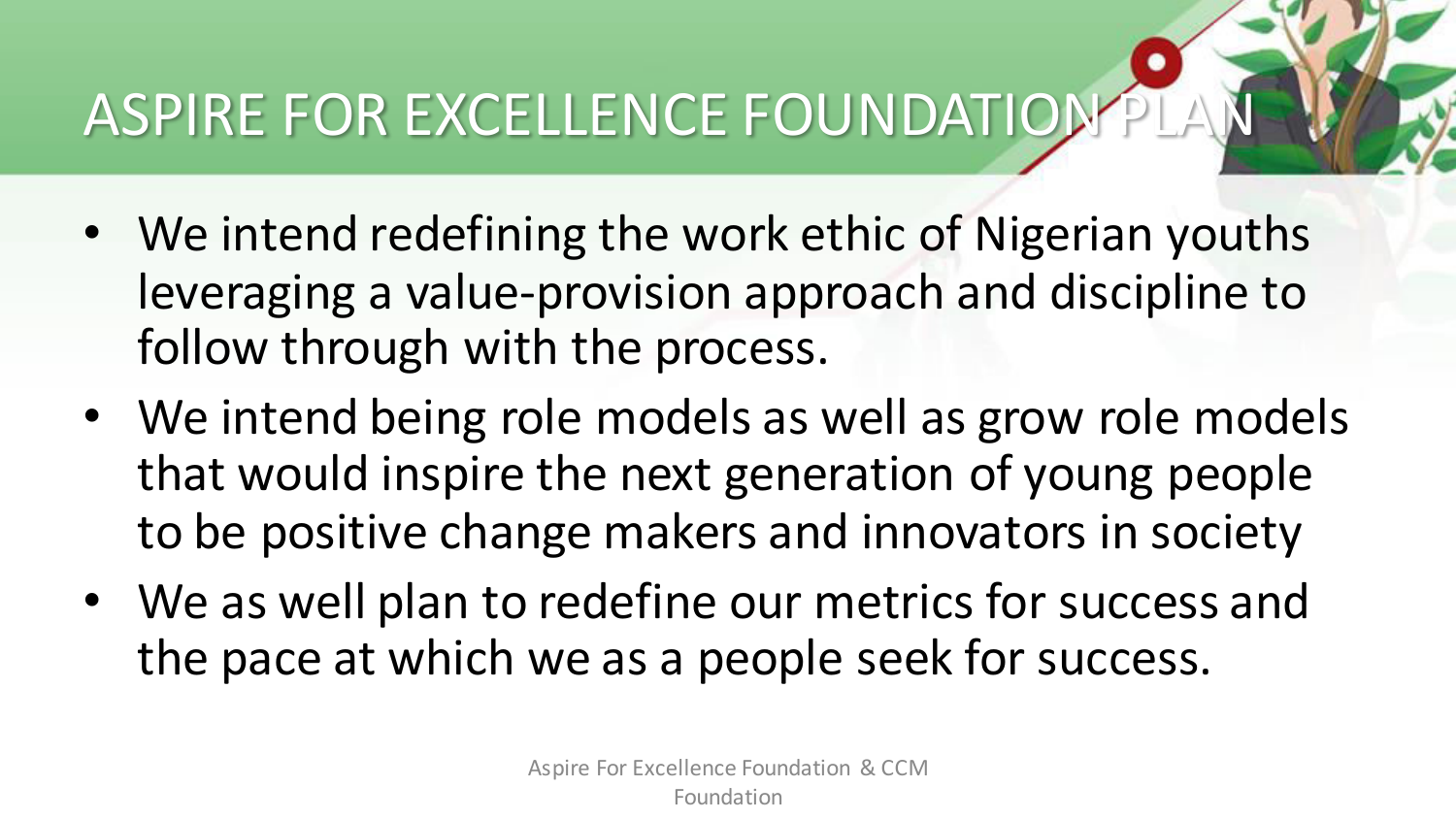## WHY ARE WE DOING THIS?

- We live by the saying ascribed to Isaac Newton which goes thus: 'If I have seen further than many men, it is because I stood on the shoulders of giants'. We believe this should be the reality of Nigerian youths.
- We want to leave a legacy for the future generation by equipping the present young generation with life skills needed for survival as well as conquering of their world so as to make massive impact in society.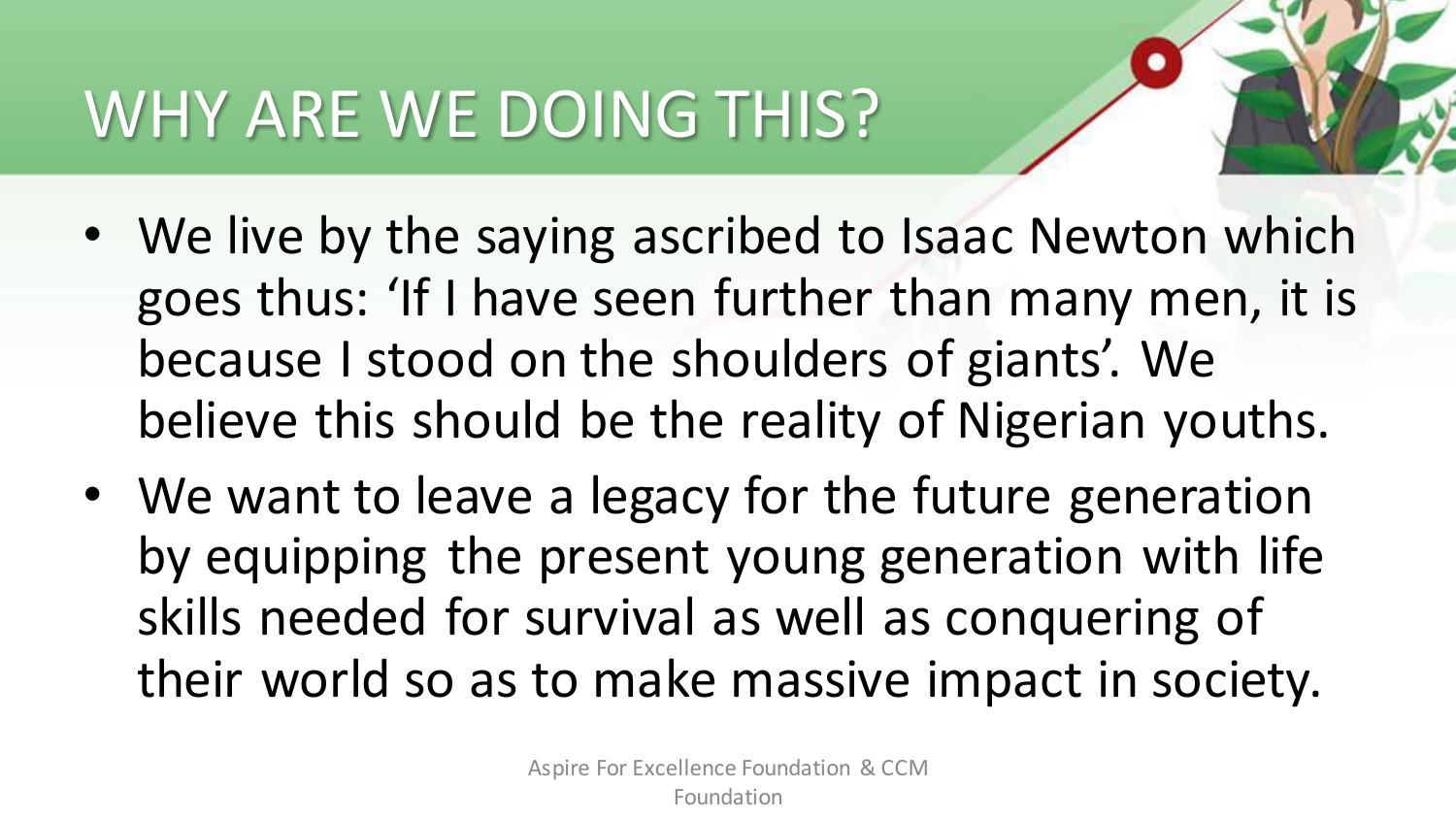### OUR DISCOVERIES

- 1. We found that poverty of mind brings about poverty in life and when a big room is built for excuses, we end up achieving nothing with our lives
- 2. Inside each and everyone of us, there is a hidden potential which we haven't tapped to bring about an innovation in society
- 3. Our environment doesn't provide the atmosphere needed to thrive and as such, luck seems to be inexistent in this part of the world.
- 4. We do not have strong institutions in this part of the world needed to maintain a good life for us all
- 5. We found out that given the right environment, young people can excel to the peak of their endeavors irrespective their skin color or religion.
- 6. SMEs are the biggest drivers of growth as well as the highest employers of labor in thriving economies

The question now is: Why is our case different?